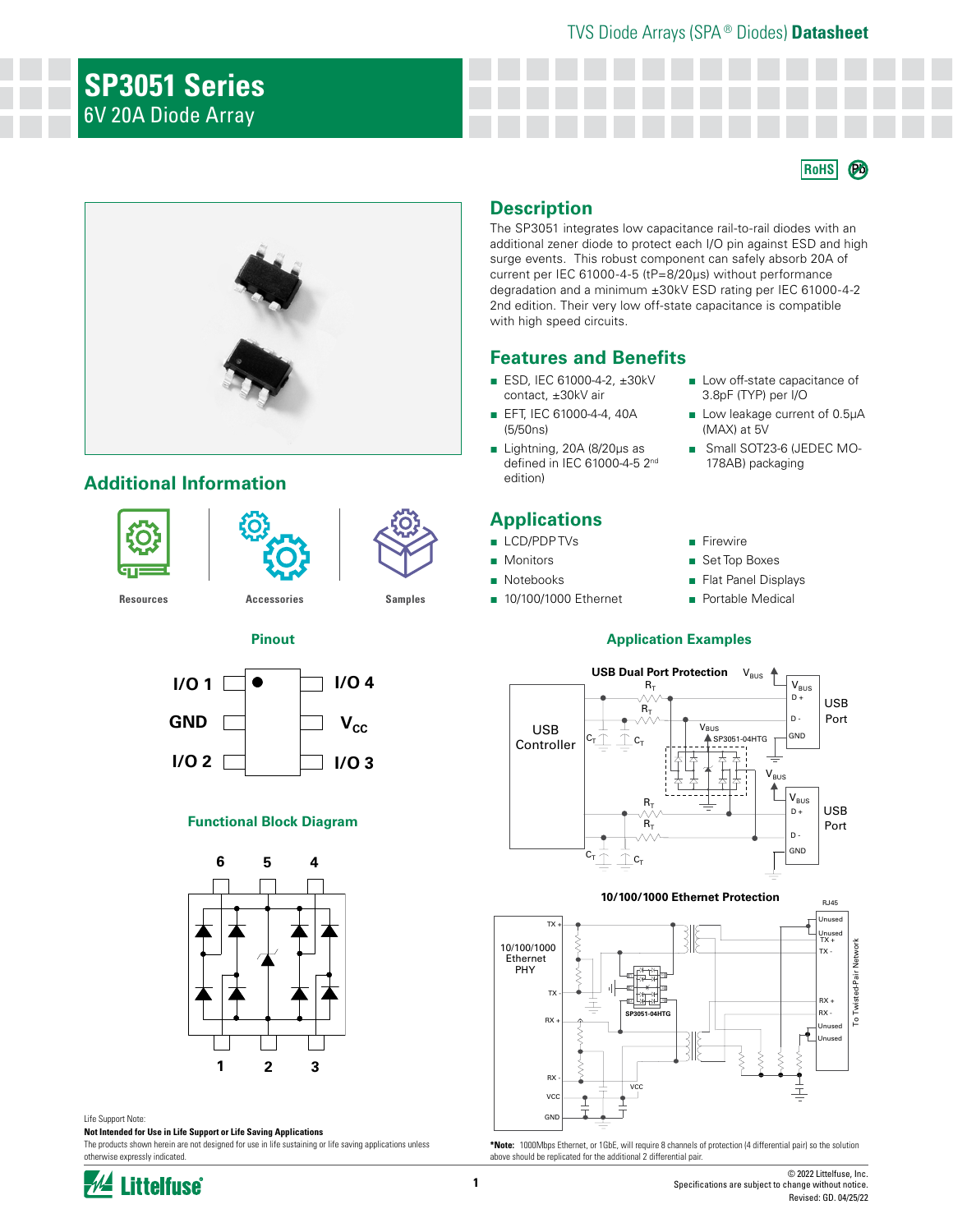#### **Absolute Maximum Ratings**

| Symbol  | <b>Parameter</b>                    | Value          | <b>Units</b> |
|---------|-------------------------------------|----------------|--------------|
| 'PP     | Peak Current $(t_{0} = 8/20 \mu s)$ | 20             |              |
| D<br>ÞK | Peak Pulse Power $(tn=8/20\mu s)$   | 400            | W            |
| ' OP    | <b>Operating Temperature</b>        | $-40$ to $125$ | °C           |
|         | Storage Temperature                 | $-55$ to 150   |              |

Caution: Stresses above those listed in "Absolute Maximum Ratings" may cause permanent damage to the component. This is a stress only rating and operation of the component at these or any other conditions above those indicated in the operational sections of this specification is not implied.

**Electrical Characteristics (T<sub>op</sub>=25°C)** 

| <b>Parameter</b>                   | Symbol                  | <b>Test Conditions</b>                                                 | <b>Min</b> | <b>Typ</b> | <b>Max</b> | <b>Units</b> |
|------------------------------------|-------------------------|------------------------------------------------------------------------|------------|------------|------------|--------------|
| <b>Reverse Standoff Voltage</b>    | $V_{RWM}$               | $I_{p} = 1 \mu A$                                                      |            |            | 6.0        | $\vee$       |
| Breakdown Voltage                  | $V_{R}$                 | $I_{p} = 1mA$                                                          |            | 8.0        |            | $\vee$       |
| Reverse Leakage Current            | $L_{\text{EAK}}$        | $V_{\rm B} = 5V$                                                       |            | 0.1        | 0.5        | μA           |
| Clamp Voltage <sup>1</sup>         | $V_c$                   | $I_{\text{pp}} = 1$ A, t <sub>n</sub> =8/20µs, I/O to GND <sup>3</sup> |            | 9.0        | 10.5       | $\vee$       |
|                                    |                         | $I_{\rm pp}$ =10A, t <sub>n</sub> =8/20µs, I/O to GND <sup>3</sup>     |            | 11.5       | 15.0       | V            |
|                                    |                         | $I_{\text{pp}}$ =20A, t <sub>n</sub> =8/20µs, I/O to GND <sup>3</sup>  |            | 14.3       | 17.0       | $\vee$       |
| Dynamic Resistance <sup>2</sup>    | $R_{DYN}$               | TLP, $t_p = 100$ ns, I/O to GND                                        |            | 0.2        |            | $\Omega$     |
| ESD Withstand Voltage <sup>1</sup> | $V_{ESD}$               | IEC 61000-4-2 (Contact)                                                | ±30        |            |            | kV           |
|                                    |                         | IEC 61000-4-2 (Air)                                                    | ±30        |            |            | kV           |
| Diode Capacitance <sup>1</sup>     | $C_{_{\text{I/O-GND}}}$ | Reverse Bias=0V, f=1MHz                                                |            | 3.8        | 4.2        | pF           |
|                                    |                         | Vcc=5V, Reverse Bias=2.5V, f=1MHz                                      |            | 1.7        | 2.0        | pF           |
| Diode Capacitance <sup>1</sup>     | <b>PIIO-1/0</b>         | Reverse Bias=0V                                                        |            | 2.0        |            | pF           |

**Notes:** <sup>1</sup> Parameter is guaranteed by design and/or component characterization.<br><sup>2</sup> Repetitive pulse per waveform shown on page 3.

 $^3$  Transmission Line Pulse (TLP) with 100ns width, 2ns rise time, and average window t1=70ns to t2= 90ns



#### **Capacitance vs. Reverse Voltage Clamping Voltage vs. Peak Pulse Current**

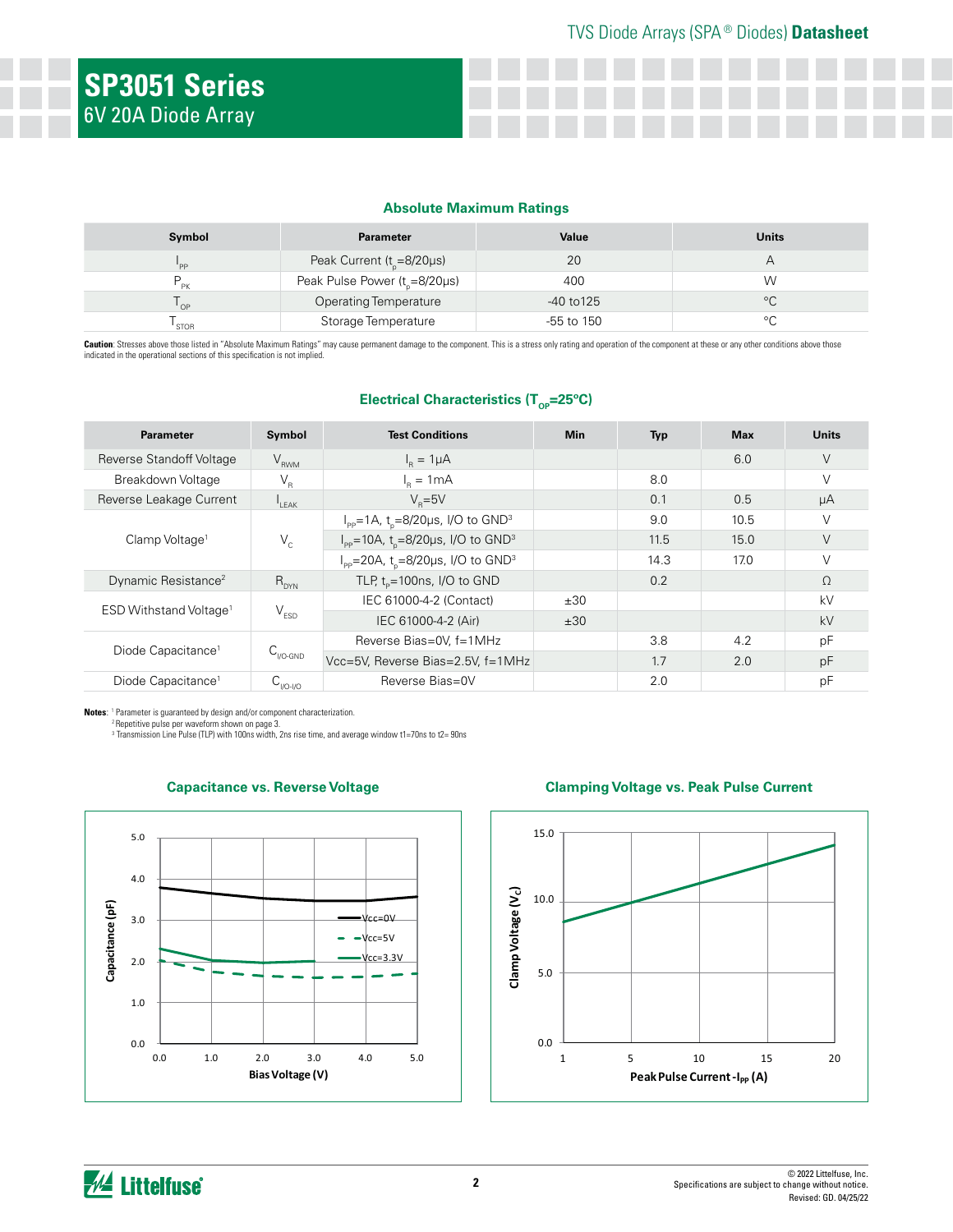# **SP3051 Series** 6V 20A Diode Array



#### **8/20μs Pulse Waveform**

# **Transmission Line Pulsing(TLP) Plot**



## **IEC 61000 -4-2 +8 kV Contact ESD Clamping Voltage IEC 61000 -4-2 -8 kV Contact ESD Clamping Voltage**



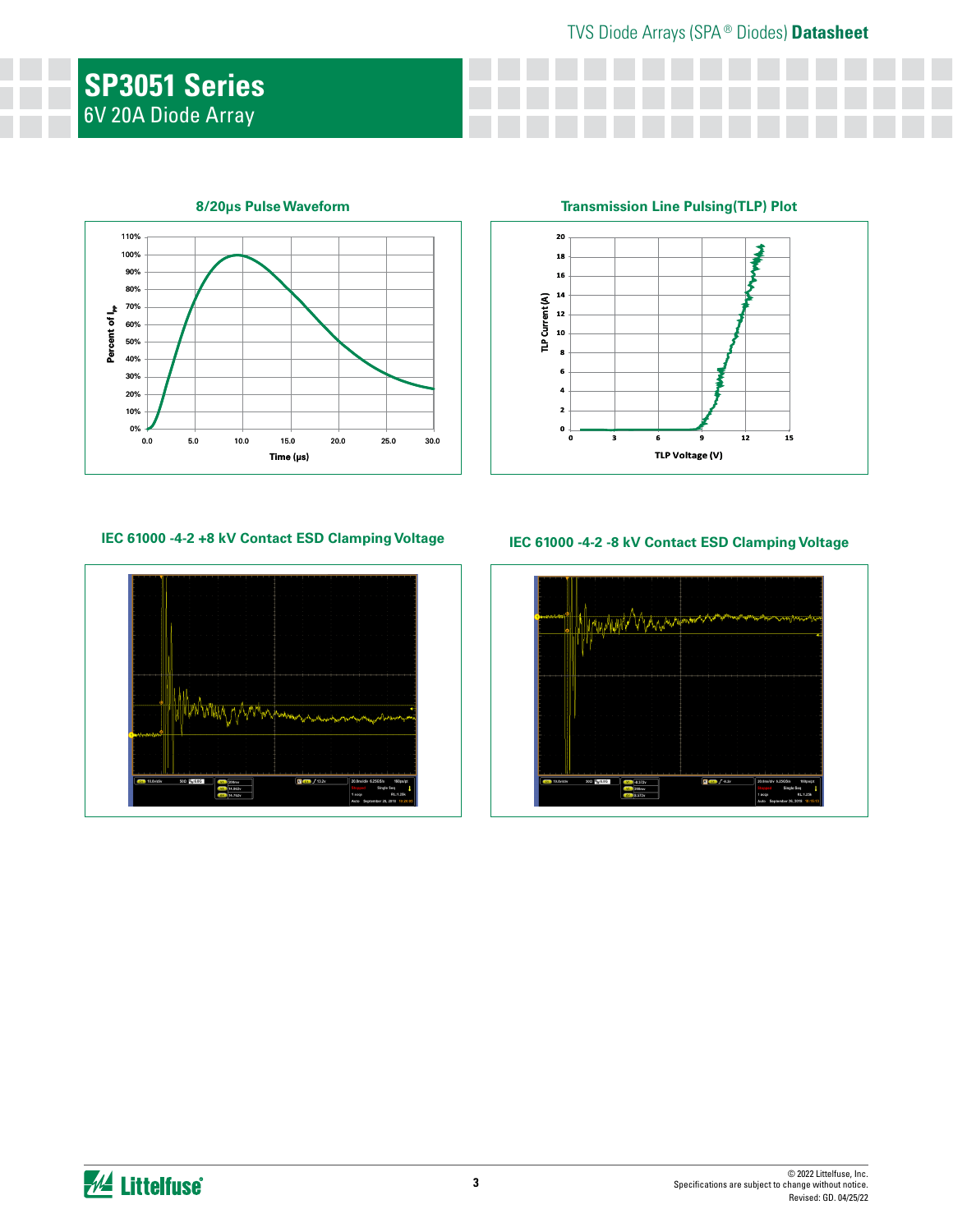# **SP3051 Series** 6V 20A Diode Array

# **Soldering Parameters**

| <b>Reflow Condition</b>                                        | $Pb - Free$<br>assembly                  |                    |  |
|----------------------------------------------------------------|------------------------------------------|--------------------|--|
| <b>Pre Heat</b>                                                | - Temperature Min (T <sub>s(min)</sub> ) | $150^{\circ}$ C    |  |
|                                                                | - Temperature Max $(T_{s(max)})$         | $200^{\circ}$ C    |  |
|                                                                | - Time (min to max) $(t_2)$              | $60 - 180$ secs    |  |
| Average ramp up rate (Liquidus) Temp (T <sub>1</sub> ) to peak | 3°C/second max                           |                    |  |
| $T_{S(max)}$ to $T_{L}$ - Ramp-up Rate                         | 3°C/second max                           |                    |  |
| <b>Reflow</b>                                                  | - Temperature (T.) (Liquidus)            | $217^{\circ}$ C    |  |
|                                                                | - Temperature (t.)                       | $60 - 150$ seconds |  |
| Peak Temperature (T <sub>a</sub> )                             | $260^{+0/5}$ °C                          |                    |  |
| Time within 5°C of actual peak Temperature (t)                 | $20 - 40$ seconds                        |                    |  |
| Ramp-down Rate                                                 |                                          | 6°C/second max     |  |
| Time 25°C to peak Temperature (T <sub>a</sub> )                | 8 minutes Max.                           |                    |  |
| Do not exceed                                                  | $260^{\circ}$ C                          |                    |  |



#### **Part Numbering System**



#### **Product Characteristics**

| <b>Lead Plating</b>       | Tin                                                       |
|---------------------------|-----------------------------------------------------------|
| <b>Lead Material</b>      | Copper Alloy                                              |
| <b>Lead Coplanarity</b>   | 0.004 inches(0.102mm)                                     |
| <b>Substrate Material</b> | Silicon                                                   |
| <b>Body Material</b>      | Molded Compound                                           |
| <b>Flammability</b>       | UL Recognized compound meeting<br>flammability rating V-0 |

#### **Ordering Information**

| <b>Part Number</b> | Package   | Min. Order Oty. |
|--------------------|-----------|-----------------|
| SP3051-04HTG       | $SOT23-6$ | 3000            |

#### **Part Marking System**